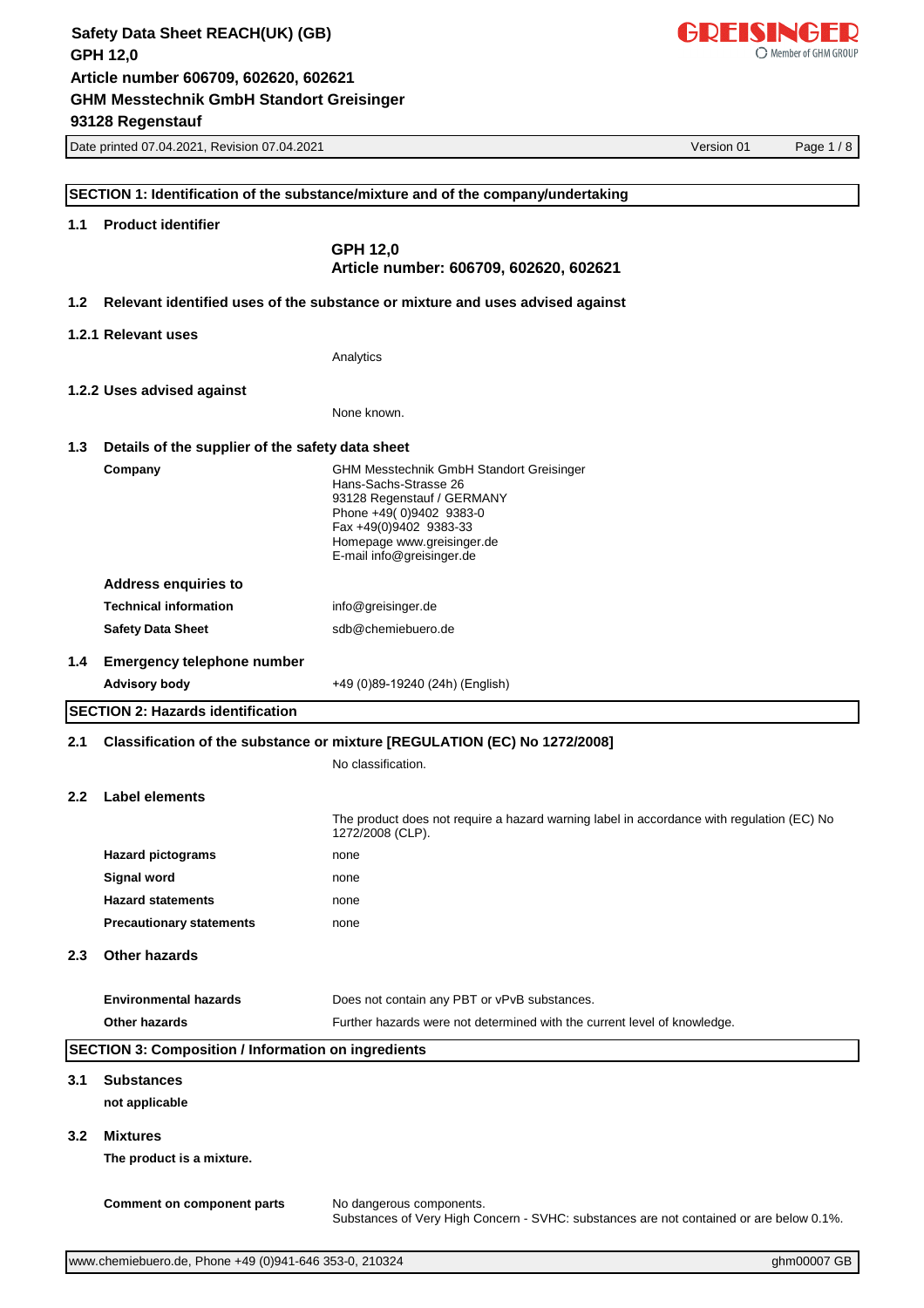Date printed 07.04.2021, Revision 07.04.2021 Version 01 Page 2 / 8

#### **SECTION 4: First aid measures**

| 4.1<br>Description of first aid measures                                          |                                                             |                                                                                                                                                                                      |  |
|-----------------------------------------------------------------------------------|-------------------------------------------------------------|--------------------------------------------------------------------------------------------------------------------------------------------------------------------------------------|--|
|                                                                                   | <b>General information</b>                                  | Change powdered clothing.                                                                                                                                                            |  |
|                                                                                   | <b>Inhalation</b>                                           | Ensure supply of fresh air.<br>In the event of symptoms seek medical treatment.                                                                                                      |  |
|                                                                                   | <b>Skin contact</b>                                         | When in contact with skin, clean with water.<br>Consult a doctor if skin irritation persists.                                                                                        |  |
|                                                                                   | Eye contact                                                 | Rinse cautiously with water for several minutes. Remove contact lenses, if present and easy<br>to do. Continue rinsing.<br>If eye irritation persists: Get medical advice/attention. |  |
|                                                                                   | Ingestion                                                   | Rinse out mouth and give plenty of water to drink.<br>Do not induce vomiting.<br>Seek medical advice.                                                                                |  |
| 4.2                                                                               | Most important symptoms and effects, both acute and delayed |                                                                                                                                                                                      |  |
|                                                                                   |                                                             | No information available.                                                                                                                                                            |  |
| 4.3<br>Indication of any immediate medical attention and special treatment needed |                                                             |                                                                                                                                                                                      |  |
|                                                                                   |                                                             | Treat symptomatically.                                                                                                                                                               |  |
|                                                                                   | <b>SECTION 5: Fire-fighting measures</b>                    |                                                                                                                                                                                      |  |
| 5.1                                                                               | <b>Extinguishing media</b>                                  |                                                                                                                                                                                      |  |
|                                                                                   | Suitable extinguishing media                                | Product itself is non-combustible. Fire extinguishing method of surrounding areas must be<br>considered.                                                                             |  |
|                                                                                   | Extinguishing media that must not<br>be used                | Full water jet.                                                                                                                                                                      |  |
| 5.2<br>Special hazards arising from the substance or mixture                      |                                                             |                                                                                                                                                                                      |  |
|                                                                                   |                                                             | Risk of formation of toxic pyrolysis products.                                                                                                                                       |  |
| 5.3                                                                               | <b>Advice for firefighters</b>                              |                                                                                                                                                                                      |  |
|                                                                                   |                                                             | Use self-contained breathing apparatus.                                                                                                                                              |  |

Fire residues and contaminated firefighting water must be disposed of in accordance within the local regulations.

**SECTION 6: Accidental release measures**

**6.1 Personal precautions, protective equipment and emergency procedures**

Ensure adequate ventilation.

#### **6.2 Environmental precautions**

Do not discharge into the drains/surface waters/groundwater.

#### **6.3 Methods and material for containment and cleaning up**

Take up mechanically. Avoid raising dust. Dispose of absorbed material in accordance within the regulations.

#### **6.4 Reference to other sections**

See SECTION 8+13

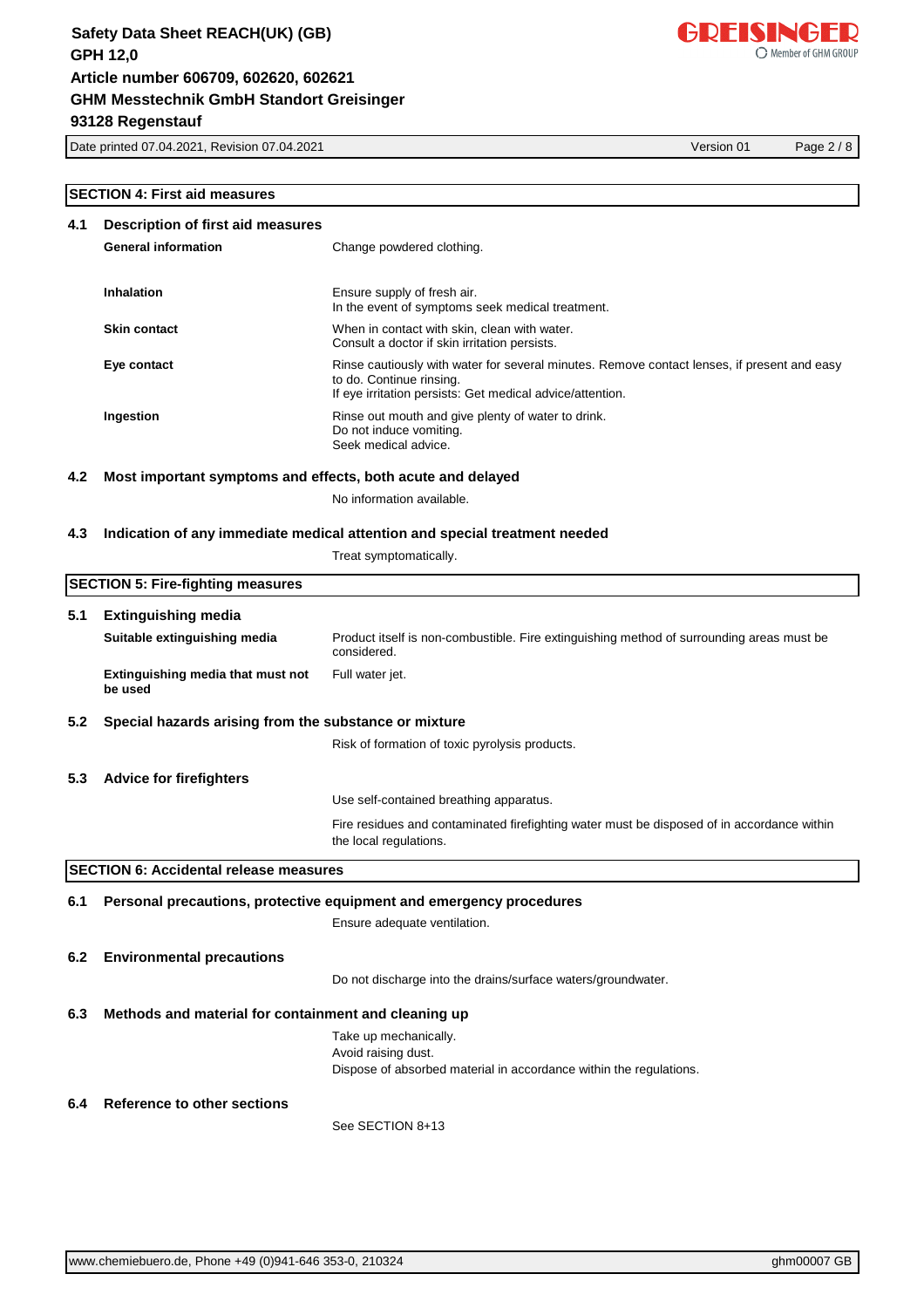

Date printed 07.04.2021, Revision 07.04.2021 Version 01 Page 3 / 8

|     | <b>SECTION 7: Handling and storage</b>                                |                                                                                                                                                                                                                                                                                                           |  |  |
|-----|-----------------------------------------------------------------------|-----------------------------------------------------------------------------------------------------------------------------------------------------------------------------------------------------------------------------------------------------------------------------------------------------------|--|--|
|     |                                                                       |                                                                                                                                                                                                                                                                                                           |  |  |
| 7.1 | <b>Precautions for safe handling</b>                                  |                                                                                                                                                                                                                                                                                                           |  |  |
|     |                                                                       | Avoid the formation and deposition of dust.                                                                                                                                                                                                                                                               |  |  |
|     |                                                                       | Wash hands before breaks and after work.                                                                                                                                                                                                                                                                  |  |  |
|     |                                                                       | Use barrier skin cream.                                                                                                                                                                                                                                                                                   |  |  |
| 7.2 | Conditions for safe storage, including any incompatibilities          |                                                                                                                                                                                                                                                                                                           |  |  |
|     |                                                                       | Keep only in original container.                                                                                                                                                                                                                                                                          |  |  |
|     |                                                                       | Do not store together with food and animal food/diet.                                                                                                                                                                                                                                                     |  |  |
|     |                                                                       | Store in a dry place.                                                                                                                                                                                                                                                                                     |  |  |
|     |                                                                       |                                                                                                                                                                                                                                                                                                           |  |  |
| 7.3 | Specific end use(s)                                                   | See product use, SECTION 1.2                                                                                                                                                                                                                                                                              |  |  |
|     |                                                                       |                                                                                                                                                                                                                                                                                                           |  |  |
|     | <b>SECTION 8: Exposure controls / personal protection</b>             |                                                                                                                                                                                                                                                                                                           |  |  |
| 8.1 | <b>Control parameters</b>                                             |                                                                                                                                                                                                                                                                                                           |  |  |
|     | Ingredients with occupational<br>exposure limits to be monitored (GB) |                                                                                                                                                                                                                                                                                                           |  |  |
|     |                                                                       | not applicable                                                                                                                                                                                                                                                                                            |  |  |
|     |                                                                       |                                                                                                                                                                                                                                                                                                           |  |  |
|     |                                                                       |                                                                                                                                                                                                                                                                                                           |  |  |
| 8.2 | <b>Exposure controls</b>                                              |                                                                                                                                                                                                                                                                                                           |  |  |
|     | Additional advice on system design                                    | Ensure adequate ventilation on workstation.<br>Pay attention to dust limit value (ACGIH-2011: 10 mg/m <sup>3</sup> particle inhalable; 3 mg/m <sup>3</sup> particle<br>respirable).                                                                                                                       |  |  |
|     | Eye protection                                                        | safety glasses (EN 166:2001)                                                                                                                                                                                                                                                                              |  |  |
|     | <b>Hand protection</b>                                                | In full contact:<br>0,4 mm; butyl rubber, > 120 min (EN 374)<br>The details concerned are recommendations. Please contact the glove supplier for further<br>information.                                                                                                                                  |  |  |
|     | <b>Skin protection</b>                                                | light protective clothing                                                                                                                                                                                                                                                                                 |  |  |
|     | Other                                                                 | Do not inhale dust.<br>Avoid contact with eyes and skin.<br>Personal protective equipment should be selected specifically for the working place,<br>depending on concentration and quantity handled. The resistance of this equipment to<br>chemicals should be ascertained with the respective supplier. |  |  |
|     | <b>Respiratory protection</b>                                         | Respiratory protection in the case of dust formation.<br>Use Safety mask. (DIN EN 149)                                                                                                                                                                                                                    |  |  |
|     | <b>Thermal hazards</b>                                                | none                                                                                                                                                                                                                                                                                                      |  |  |
|     | Delimitation and monitoring of the<br>environmental exposition        | See SECTION 6+7.                                                                                                                                                                                                                                                                                          |  |  |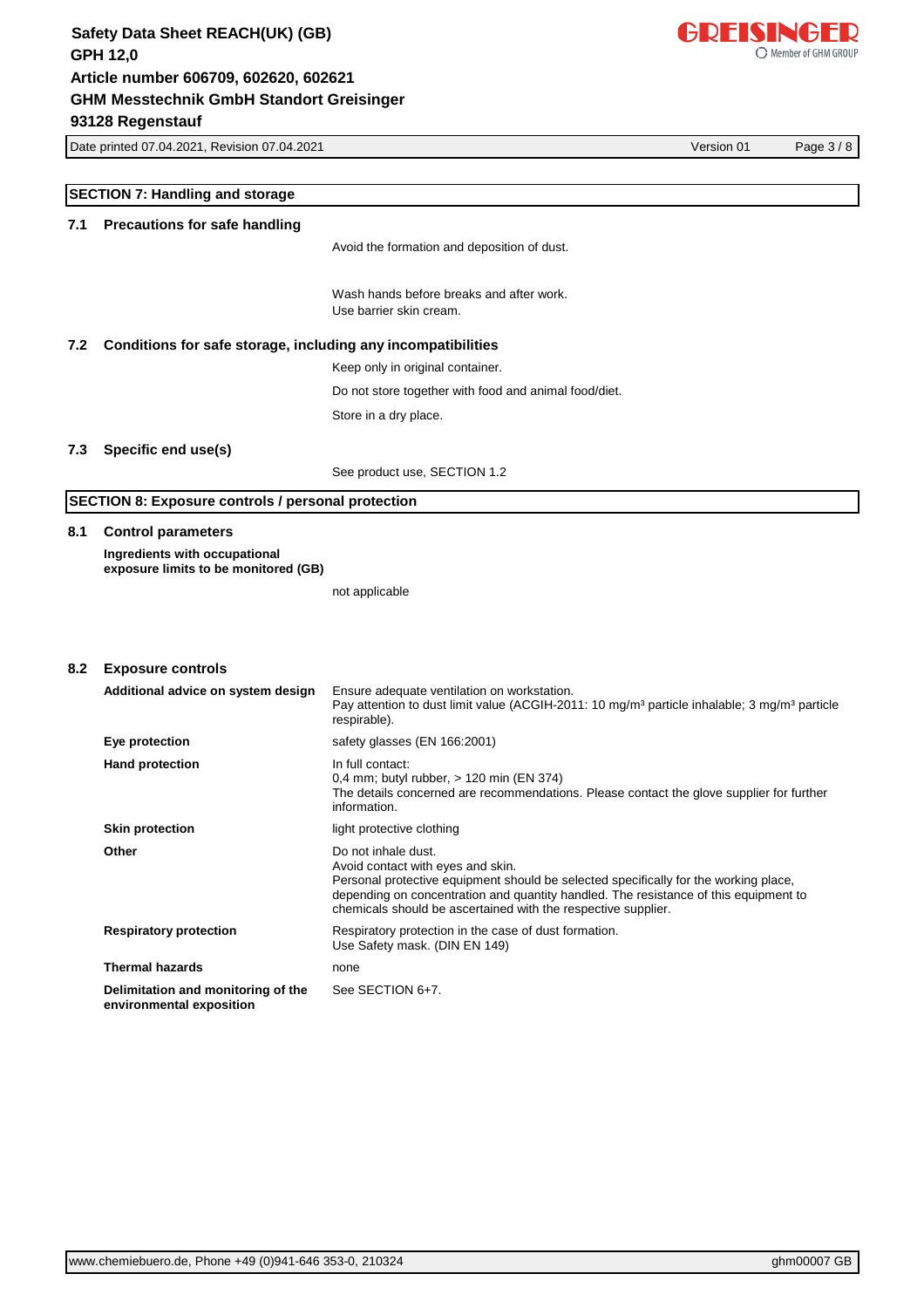Date printed 07.04.2021, Revision 07.04.2021 Version 01 Page 4 / 8

#### Oxidizing agent

[www.chemiebuero.de](http://www.chemiebuero.de), Phone +49 (0)941-646 353-0, 210324 ghm0007 GB

# **SECTION 9: Physical and chemical properties**

# **9.1 Information on basic physical and chemical properties**

| <b>Physical state</b>                   | solid<br>granules         |
|-----------------------------------------|---------------------------|
| Color                                   | white                     |
| Odor                                    | odourless                 |
| <b>Odour threshold</b>                  | not applicable            |
| pH-value                                | not determined            |
| pH-value [1%]                           | 12,00                     |
| <b>Boiling point [°C]</b>               | not applicable            |
| Flash point [°C]                        | not applicable            |
| Flammability (solid, gas) [°C]          | not determined            |
| Lower explosion limit                   | not applicable            |
| <b>Upper explosion limit</b>            | not applicable            |
| <b>Oxidising properties</b>             | no                        |
| Vapour pressure/gas pressure [kPa]      | not applicable            |
| Density [g/ml]                          | ca. 1                     |
| Bulk density [kg/m <sup>3</sup> ]       | not determined            |
| Solubility in water                     | completely miscible       |
| Solubility other solvents               | No information available. |
| Partition coefficient [n-octanol/water] | not applicable            |
| Kinematic viscosity                     | not applicable            |
| Relative vapour density                 | not applicable            |
| <b>Evaporation speed</b>                | not applicable            |
| Melting point [°C]                      | not applicable            |
| <b>Auto-ignition temperature</b>        | not determined            |
| Decomposition temperature [°C]          | not determined            |
| <b>Particle characteristics</b>         | No information available. |
|                                         |                           |

# **9.2 Other information**

none

#### **SECTION 10: Stability and reactivity**

### **10.1 Reactivity**

No dangerous reactions known if used as directed.

#### **10.2 Chemical stability**

The product is stable under standard conditions.

#### **10.3 Possibility of hazardous reactions**

No hazardous reactions known.

#### **10.4 Conditions to avoid**

See SECTION 7.2.

**10.5 Incompatible materials**

# GDEISINGED

Member of GHM GROUP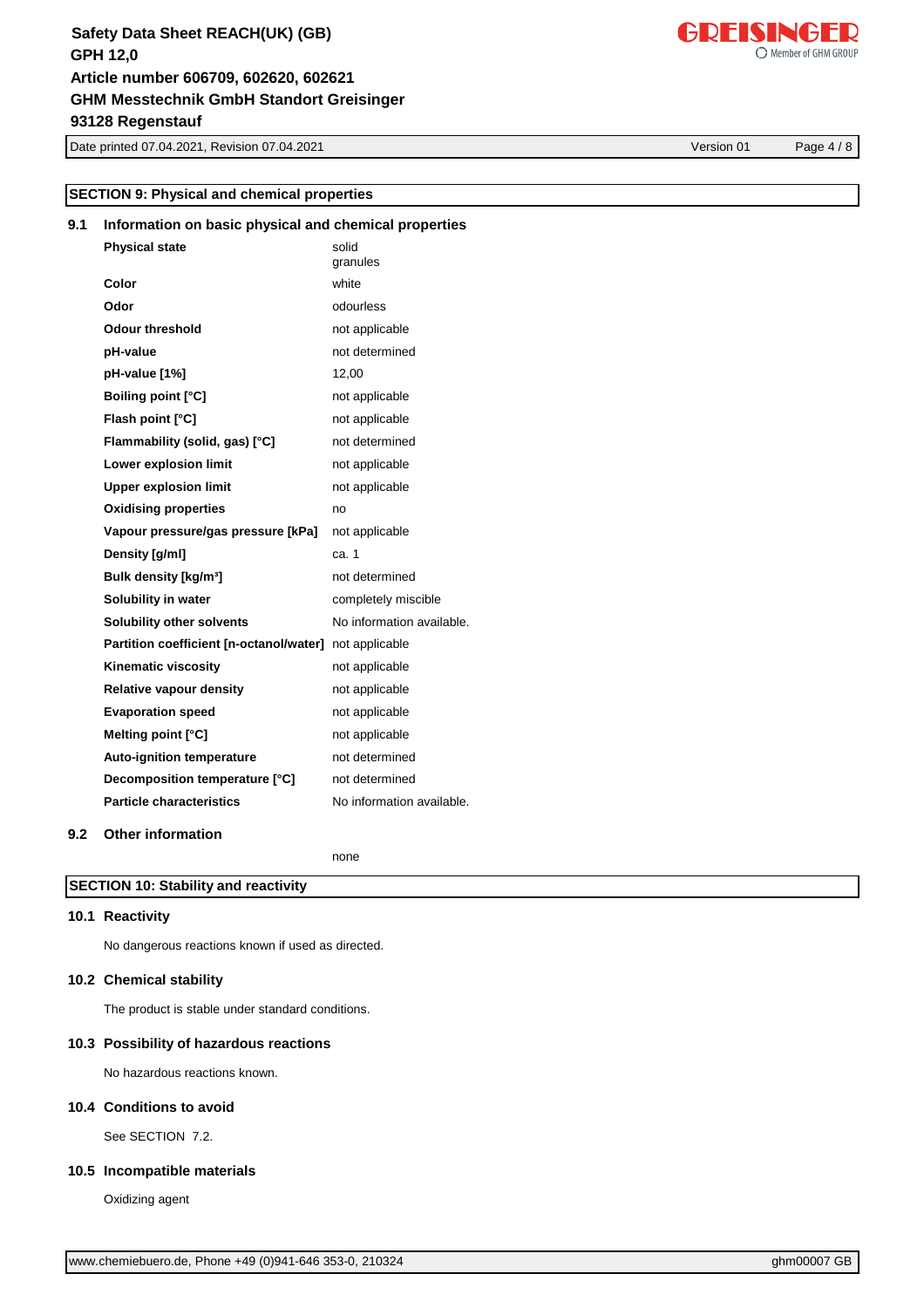Date printed 07.04.2021, Revision 07.04.2021 Version 01 Page 5 / 8

#### **10.6 Hazardous decomposition products**

No hazardous decomposition products known.

#### **SECTION 11: Toxicological information**

#### **11.1 Information on toxicological effects**

| Acute oral toxicity                                   |                                                                                    |
|-------------------------------------------------------|------------------------------------------------------------------------------------|
| <b>Acute dermal toxicity</b>                          |                                                                                    |
| Acute inhalational toxicity                           |                                                                                    |
| Serious eye damage/irritation                         | Based on the available information, the classification criteria are not fulfilled. |
| Skin corrosion/irritation                             | Based on the available information, the classification criteria are not fulfilled. |
| Respiratory or skin sensitisation                     | Based on the available information, the classification criteria are not fulfilled. |
| Specific target organ toxicity —<br>single exposure   | Based on the available information, the classification criteria are not fulfilled. |
| Specific target organ toxicity —<br>repeated exposure | Based on the available information, the classification criteria are not fulfilled. |
| <b>Mutagenicity</b>                                   | Based on the available information, the classification criteria are not fulfilled. |
| <b>Reproduction toxicity</b>                          | Based on the available information, the classification criteria are not fulfilled. |
| Carcinogenicity                                       | Based on the available information, the classification criteria are not fulfilled. |
| <b>Aspiration hazard</b>                              | Based on the available information, the classification criteria are not fulfilled. |
| <b>General remarks</b>                                |                                                                                    |
|                                                       | Toxicological data of complete product are not available.                          |

#### **SECTION 12: Ecological information**

#### **12.1 Toxicity**

#### **12.2 Persistence and degradability**

| <b>Behaviour in environment</b><br>compartments | No information available. |
|-------------------------------------------------|---------------------------|
| Behaviour in sewage plant                       | No information available. |
| <b>Biological degradability</b>                 | No information available. |

#### **12.3 Bioaccumulative potential**

Accumulation in organisms is not expected.

#### **12.4 Mobility in soil**

not determined

#### **12.5 Results of PBT and vPvB assessment**

Based on all available information not to be classified as PBT or vPvB respectively.

#### **12.6 Endocrine disrupting properties**

No information available.

#### **12.7 Other adverse effects**

Do not discharge product unmonitored into the environment or into the drainage. Ecological data of complete product are not available.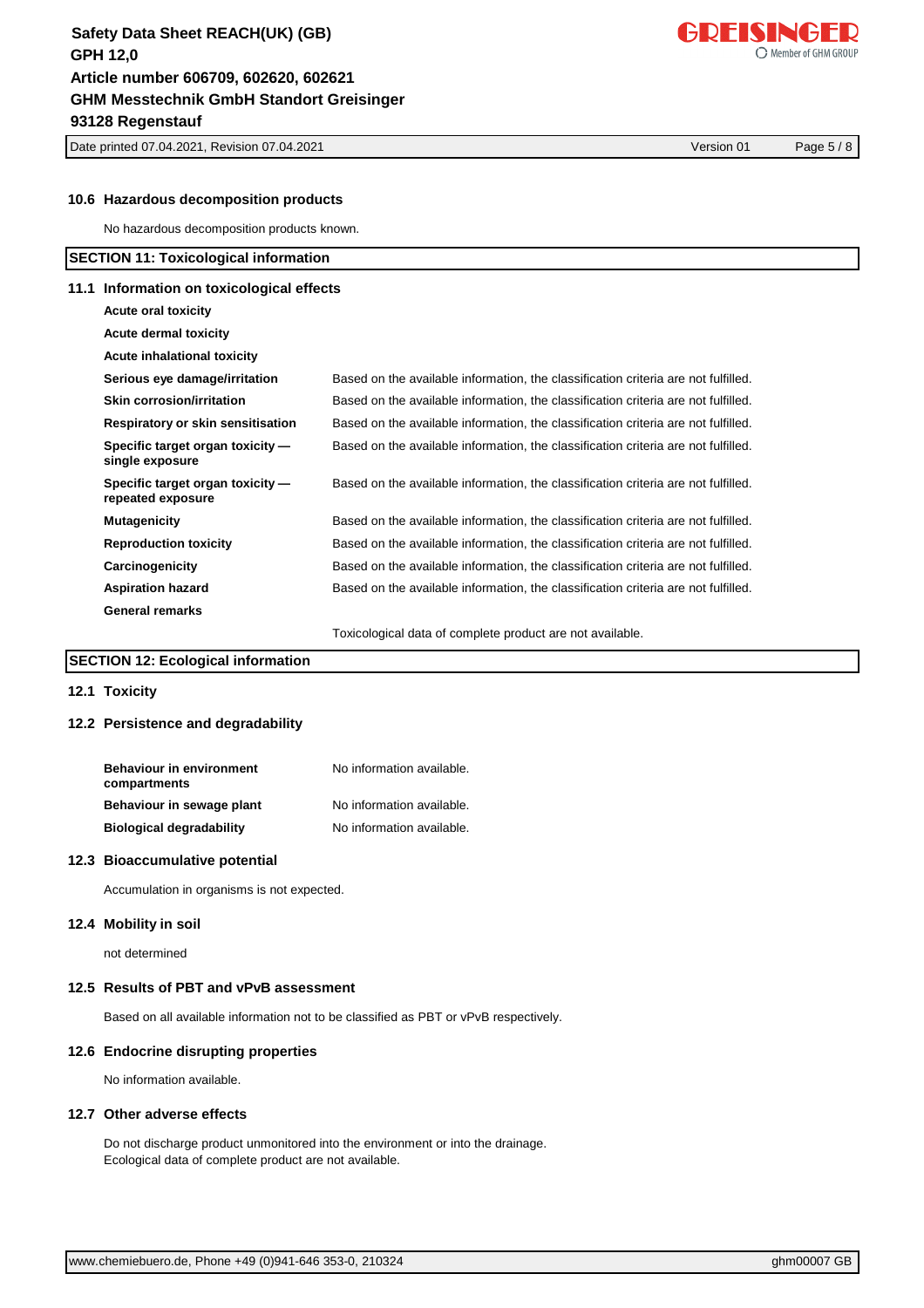Date printed 07.04.2021, Revision 07.04.2021 Version 01 Page 6 / 8

## **SECTION 13: Disposal considerations**

#### **13.1 Waste treatment methods**

Waste material must be disposed of in accordance with the Directive on waste 2008/98/EC as well as other national and local regulations. It is not possible to determine a waste code for this product in accordance with the European Waste Catalogue (EWC) since it is only possible to classify it according to how it is used by the customer. The waste code is to be determined within the EU in liaison with the waste-disposal operator.

| <b>Product</b>                                                                                                                                                                                                                                                                                                                                                                                                   |                                                                                                                                        |
|------------------------------------------------------------------------------------------------------------------------------------------------------------------------------------------------------------------------------------------------------------------------------------------------------------------------------------------------------------------------------------------------------------------|----------------------------------------------------------------------------------------------------------------------------------------|
|                                                                                                                                                                                                                                                                                                                                                                                                                  | For recycling, consult manufacturer.<br>Disposal in an incineration plant in accordance with the regulations of the local authorities. |
| Waste no. (recommended)                                                                                                                                                                                                                                                                                                                                                                                          | 060307XXXXXXX                                                                                                                          |
| Contaminated packaging                                                                                                                                                                                                                                                                                                                                                                                           |                                                                                                                                        |
|                                                                                                                                                                                                                                                                                                                                                                                                                  | Uncontaminated packaging may be taken for recycling.                                                                                   |
| Waste no. (recommended)                                                                                                                                                                                                                                                                                                                                                                                          | 150102                                                                                                                                 |
| $\mathsf{A} \mathsf{F} \mathsf{A} \mathsf{F} \mathsf{I} \mathsf{A} \mathsf{I}$ and $\mathsf{F} \mathsf{I} \mathsf{I} \mathsf{I} \mathsf{I} \mathsf{I} \mathsf{I} \mathsf{I} \mathsf{I} \mathsf{I} \mathsf{I} \mathsf{I} \mathsf{I} \mathsf{I} \mathsf{I} \mathsf{I} \mathsf{I} \mathsf{I} \mathsf{I} \mathsf{I} \mathsf{I} \mathsf{I} \mathsf{I} \mathsf{I} \mathsf{I} \mathsf{I} \mathsf{I} \mathsf{I} \mathsf$ |                                                                                                                                        |

#### **SECTION 14: Transport information**

| 14.1 UN number                                                    |                                                                           |
|-------------------------------------------------------------------|---------------------------------------------------------------------------|
| Transport by land according to<br><b>ADR/RID</b>                  | not applicable                                                            |
| Inland navigation (ADN)                                           | not applicable                                                            |
| Marine transport in accordance with not applicable<br><b>IMDG</b> |                                                                           |
| Air transport in accordance with IATA not applicable              |                                                                           |
| 14.2 UN proper shipping name                                      |                                                                           |
| Transport by land according to<br><b>ADR/RID</b>                  | NO DANGEROUS GOODS                                                        |
| Inland navigation (ADN)                                           | NO DANGEROUS GOODS                                                        |
| <b>IMDG</b>                                                       | Marine transport in accordance with  NOT CLASSIFIED AS "DANGEROUS GOODS"  |
|                                                                   | Air transport in accordance with IATA NOT CLASSIFIED AS "DANGEROUS GOODS" |
| 14.3 Transport hazard class(es)                                   |                                                                           |
| Transport by land according to<br><b>ADR/RID</b>                  | not applicable                                                            |
| Inland navigation (ADN)                                           | not applicable                                                            |
| Marine transport in accordance with not applicable<br><b>IMDG</b> |                                                                           |
|                                                                   |                                                                           |

**Air transport in accordance with IATA** not applicable

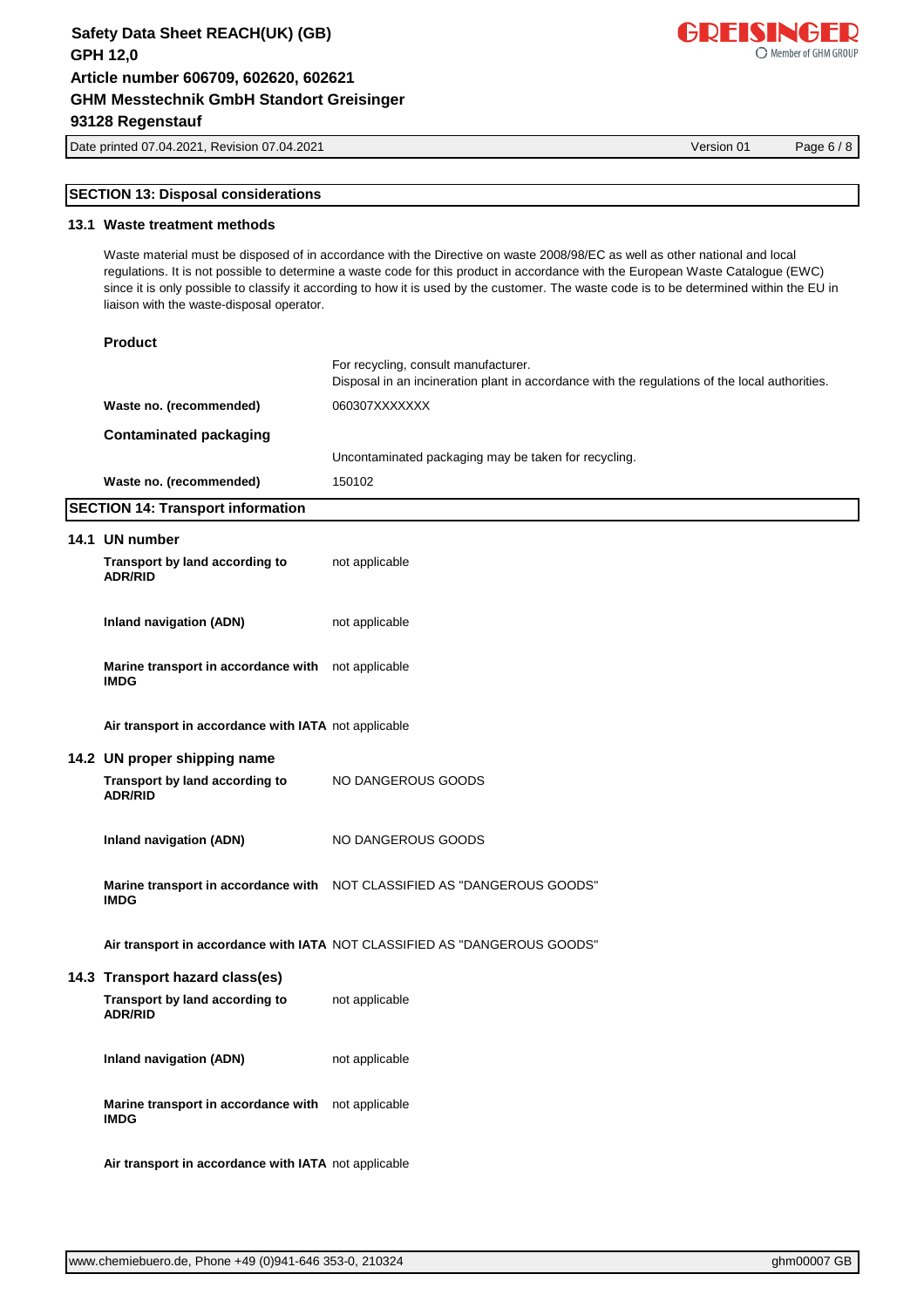

Date printed 07.04.2021, Revision 07.04.2021 Version 01 Page 7 / 8

| 14.4 Packing group<br>Transport by land according to<br><b>ADR/RID</b> | not applicable |
|------------------------------------------------------------------------|----------------|
| Inland navigation (ADN)                                                | not applicable |
| Marine transport in accordance with not applicable<br><b>IMDG</b>      |                |
| Air transport in accordance with IATA not applicable                   |                |
| 14.5 Environmental hazards                                             |                |
| Transport by land according to<br><b>ADR/RID</b>                       | no             |
| Inland navigation (ADN)                                                | no             |
| Marine transport in accordance with<br><b>IMDG</b>                     | no             |
| Air transport in accordance with IATA no                               |                |
| 14.6 Special precautions for user                                      |                |

Relevant information under SECTION 6 to 8.

#### **14.7 Transport in bulk according to Annex II of MARPOL and the IBC Code**

not applicable

| <b>SECTION 15: Regulatory information</b><br>15.1 Safety, health and environmental regulations/legislation specific for the substance or mixture |                                                                                                                                                                                        |  |
|--------------------------------------------------------------------------------------------------------------------------------------------------|----------------------------------------------------------------------------------------------------------------------------------------------------------------------------------------|--|
| <b>EEC-REGULATIONS</b>                                                                                                                           | 2008/98/EC 2000/532/EC); 2010/75/EU; 2004/42/EC; (EC) 648/2004; (EC) 1907/2006<br>(REACH); (EU) 1272/2008; 75/324/EEC ((EC) 2016/2037); (EU) 2020/878; (EU) 2016/131;<br>(EU) 517/2014 |  |
| <b>TRANSPORT-REGULATIONS</b>                                                                                                                     | ADR (2021); IMDG-Code (2021, 40. Amdt.); IATA-DGR (2021)                                                                                                                               |  |
| <b>NATIONAL REGULATIONS (GB):</b>                                                                                                                | EH40/2005 Workplace exposure limits (Second edition, published December 2011).                                                                                                         |  |
| - Observe employment restrictions<br>for people                                                                                                  | no                                                                                                                                                                                     |  |
| - VOC (2010/75/CE)                                                                                                                               | $0\%$                                                                                                                                                                                  |  |
| 15.2 Chemical safety assessment                                                                                                                  |                                                                                                                                                                                        |  |
|                                                                                                                                                  | not applicable                                                                                                                                                                         |  |